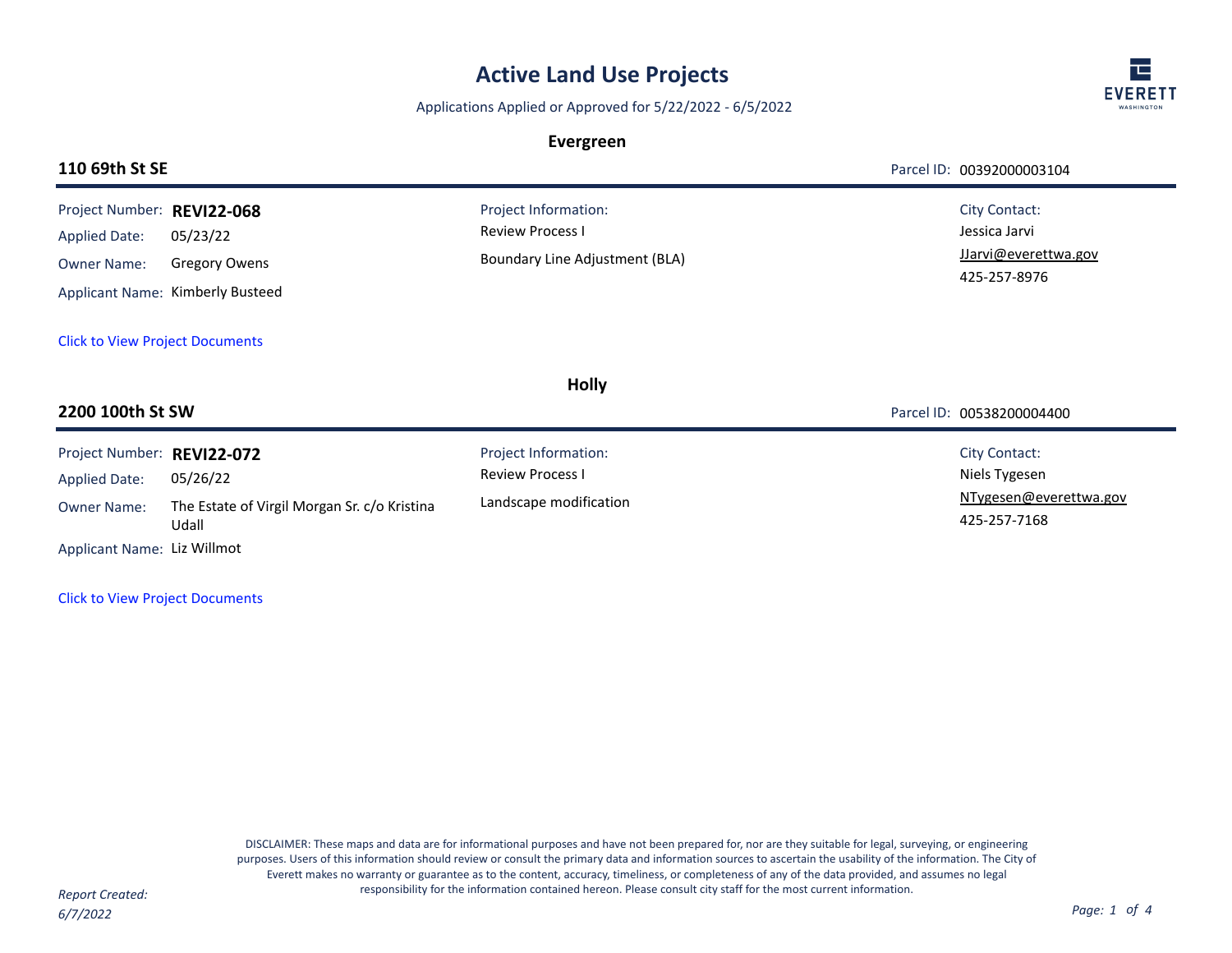| <b>Industrial</b>                                                                                                  |                                                                                |                                                                                          |                                                                                        |  |  |  |
|--------------------------------------------------------------------------------------------------------------------|--------------------------------------------------------------------------------|------------------------------------------------------------------------------------------|----------------------------------------------------------------------------------------|--|--|--|
| 215 Shuskan Way                                                                                                    |                                                                                |                                                                                          | Parcel ID: 28040100304300                                                              |  |  |  |
| Project Number: REVI22-075<br><b>Applied Date:</b><br><b>Owner Name:</b><br><b>Click to View Project Documents</b> | 06/05/22<br>DPIF2 WA 7 Mountain View LLC<br>Applicant Name: Stephanie Whitlock | Project Information:<br><b>Review Process I</b><br>Sign Modification                     | <b>City Contact:</b><br>TBD<br>planning@everettwa.gov<br>425-257-8731                  |  |  |  |
|                                                                                                                    |                                                                                |                                                                                          |                                                                                        |  |  |  |
|                                                                                                                    |                                                                                | <b>Northwest Everett</b>                                                                 |                                                                                        |  |  |  |
| 1001 Rockefeller Ave                                                                                               |                                                                                |                                                                                          | Parcel ID: 00385421901400                                                              |  |  |  |
| Project Number: REVI22-067<br><b>Applied Date:</b><br><b>Owner Name:</b>                                           | 05/23/22<br>HUDSON KIRSTEN A & RYAN E<br>Applicant Name: Andrew Lofstedt       | Project Information:<br><b>Review Process I</b><br><b>Boundary Line Adjustment (BLA)</b> | <b>City Contact:</b><br><b>Grace Pollard</b><br>GPollard@everettwa.gov<br>425-257-8807 |  |  |  |
| <b>Click to View Project Documents</b>                                                                             |                                                                                |                                                                                          |                                                                                        |  |  |  |
| 1700 W Marine View Dr                                                                                              |                                                                                |                                                                                          | Parcel ID: 29051800400500                                                              |  |  |  |
| Project Number: REVII22-033<br><b>Applied Date:</b><br><b>Owner Name:</b><br>Applicant Name: Laura Gurley          | 06/03/22<br>Laura Gurley                                                       | Project Information:<br><b>Review Process II</b><br>Drive through modification request   | <b>City Contact:</b><br>Dennis Osborn<br>DOsborn@everettwa.gov<br>425-257-7176         |  |  |  |

[Click to View Project Documents](https://pw.everettwa.gov/eTRAKiT/Search/project.aspx?activityNo=REVII22-033)

DISCLAIMER: These maps and data are for informational purposes and have not been prepared for, nor are they suitable for legal, surveying, or engineering purposes. Users of this information should review or consult the primary data and information sources to ascertain the usability of the information. The City of Everett makes no warranty or guarantee as to the content, accuracy, timeliness, or completeness of any of the data provided, and assumes no legal responsibility for the information contained hereon. Please consult city staff for the most current information. *Report Created:*

*6/7/2022 Page: 2 of 4*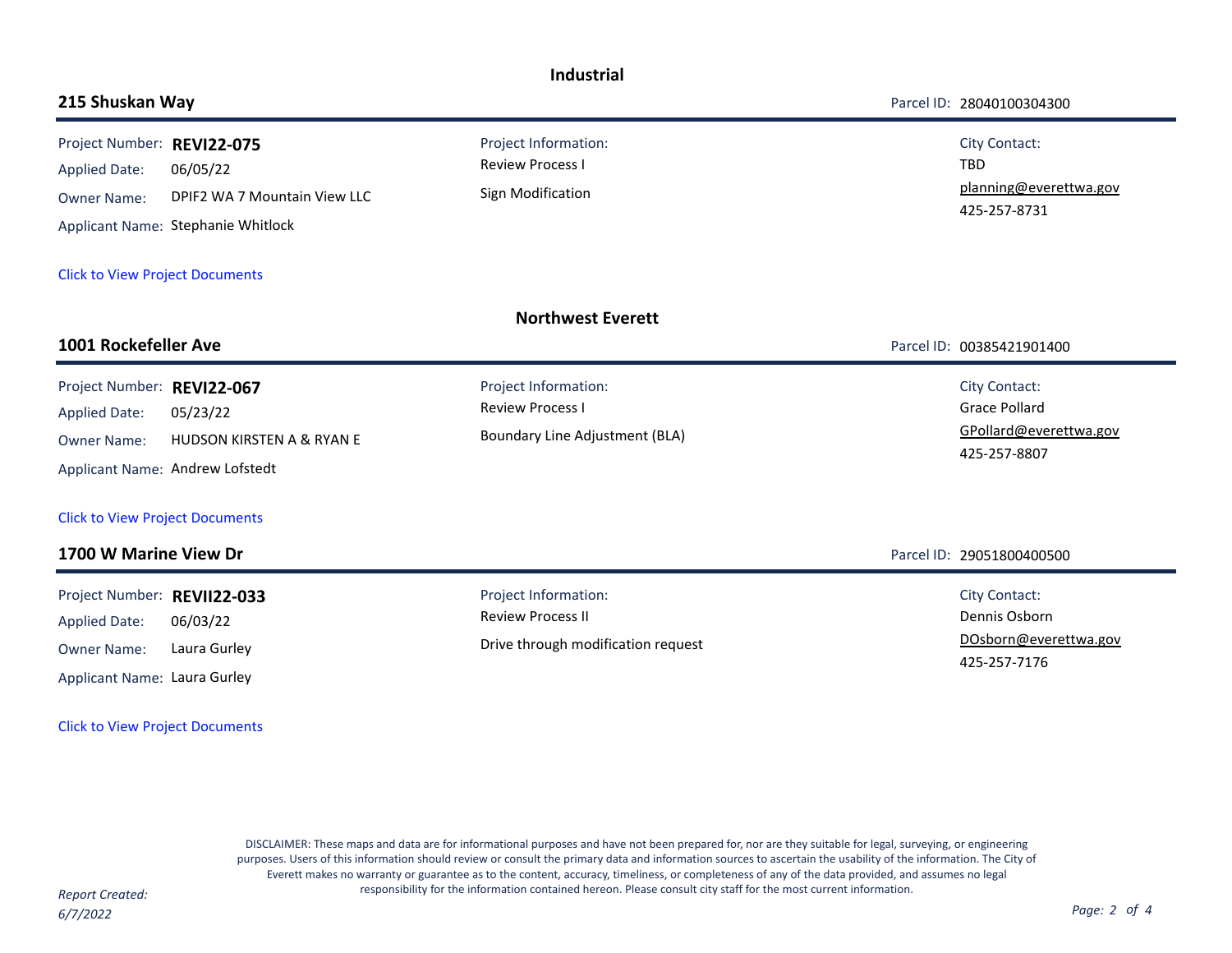## **Pinehurst-Beverly Park**

**1930 74th St** Parcel ID: 28050800203300

| Project Number: REVI22-073<br><b>Applied Date:</b><br><b>Owner Name:</b>                                           | 06/03/22<br>Javier Mendes-Quinonez<br>Applicant Name: Javier Mendes-Quinonez | Project Information:<br><b>Review Process I</b><br>Accessory Dwelling Unit (ADU)   | <b>City Contact:</b><br><b>TBD</b><br>planning@everettwa.gov<br>425-257-8731 |
|--------------------------------------------------------------------------------------------------------------------|------------------------------------------------------------------------------|------------------------------------------------------------------------------------|------------------------------------------------------------------------------|
| <b>Click to View Project Documents</b>                                                                             |                                                                              |                                                                                    |                                                                              |
| 8407 Broadway                                                                                                      |                                                                              |                                                                                    | Parcel ID: 28051700200900                                                    |
| Project Number: REVI22-074<br><b>Applied Date:</b><br><b>Owner Name:</b><br><b>Click to View Project Documents</b> | 06/03/22<br>Insite Property Group<br>Applicant Name: Insite Property Group   | Project Information:<br><b>Review Process I</b><br>Proposed self storage expansion | <b>City Contact:</b><br><b>TBD</b><br>planning@everettwa.gov<br>425-257-8731 |
| <b>3224 Oakes Ave</b>                                                                                              |                                                                              | <b>Port Gardner</b>                                                                | Parcel ID: 00439076502100                                                    |
| Project Number: REVI22-070<br><b>Applied Date:</b><br><b>Owner Name:</b>                                           | 05/27/22<br><b>Manor Investments</b>                                         | Project Information:<br><b>Review Process I</b><br>Nonconforming use certification | City Contact:<br>Danielle Marshall<br>DMarshall@everettwa.gov                |

Applicant Name: Todd Duitsman

[Click to View Project Documents](https://pw.everettwa.gov/eTRAKiT/Search/project.aspx?activityNo=REVI22-070)

DISCLAIMER: These maps and data are for informational purposes and have not been prepared for, nor are they suitable for legal, surveying, or engineering purposes. Users of this information should review or consult the primary data and information sources to ascertain the usability of the information. The City of Everett makes no warranty or guarantee as to the content, accuracy, timeliness, or completeness of any of the data provided, and assumes no legal responsibility for the information contained hereon. Please consult city staff for the most current information. *Report Created:*

*6/7/2022 Page: 3 of 4*

Ē,

425-257-7281